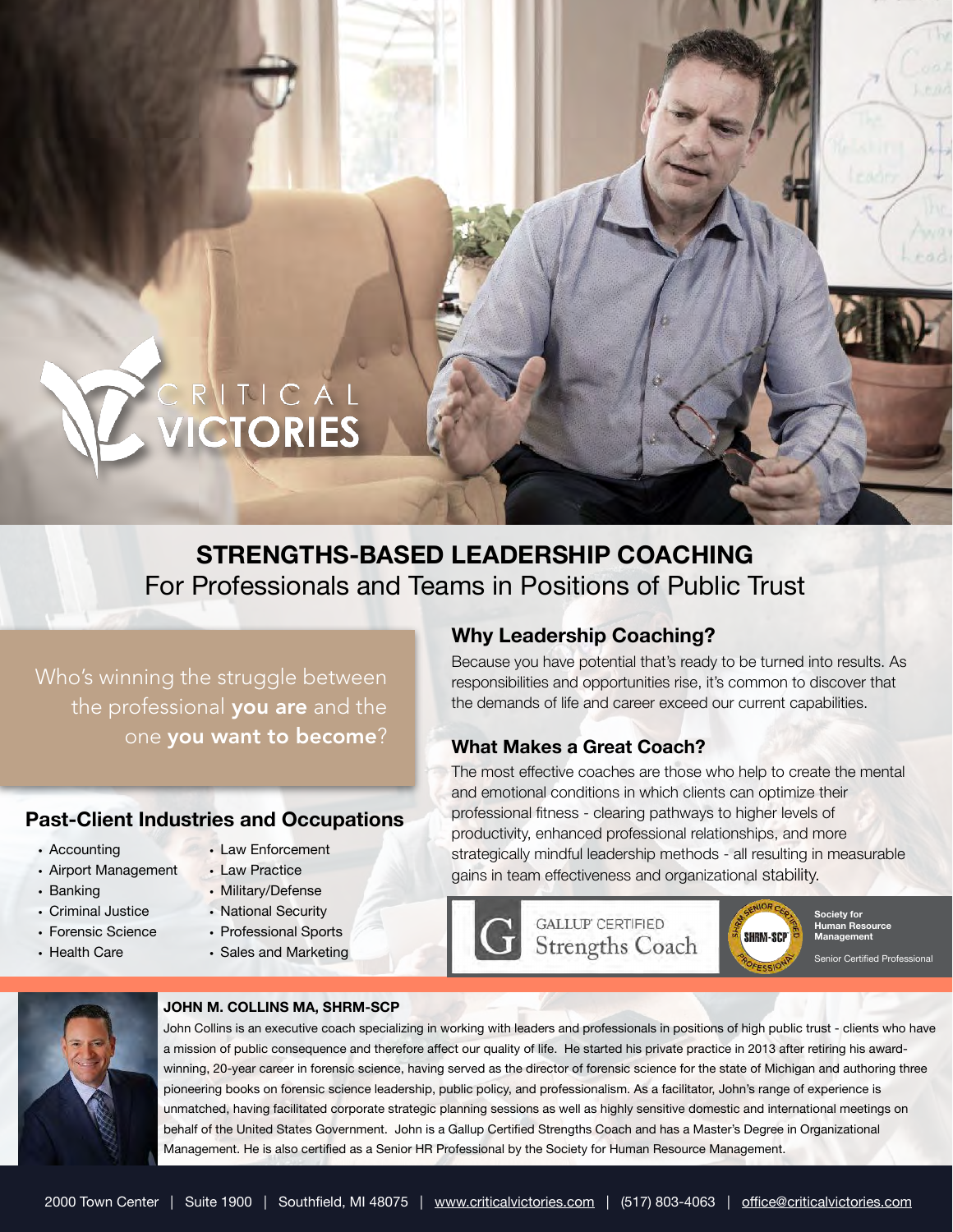

- **EMBRACE YOUR UNIQUE PATTERNS OF TALENT AND STRENGTH**  There is no one like you. Experience the confidence that comes form appreciating all that you are. **1**
- **NATURALIZE YOUR APPROACH TO LEADERSHIP** Research shows that only 10% of the population have natural leadership abilities. This can be you. **2**
- **LEAN ON A TRUSTED THOUGHT-PARTNER WHO'S BEEN THERE**  Accelerating leadership growth requires an experienced and supportive facilitator of self-discovery. **3**
- **FROM EXPANDED SELF-AWARENESS COME NEW AND EXCITING PRIORITIES**  By creating new versions of themselves, leaders spark opportunities for themselves and their teams. **4**



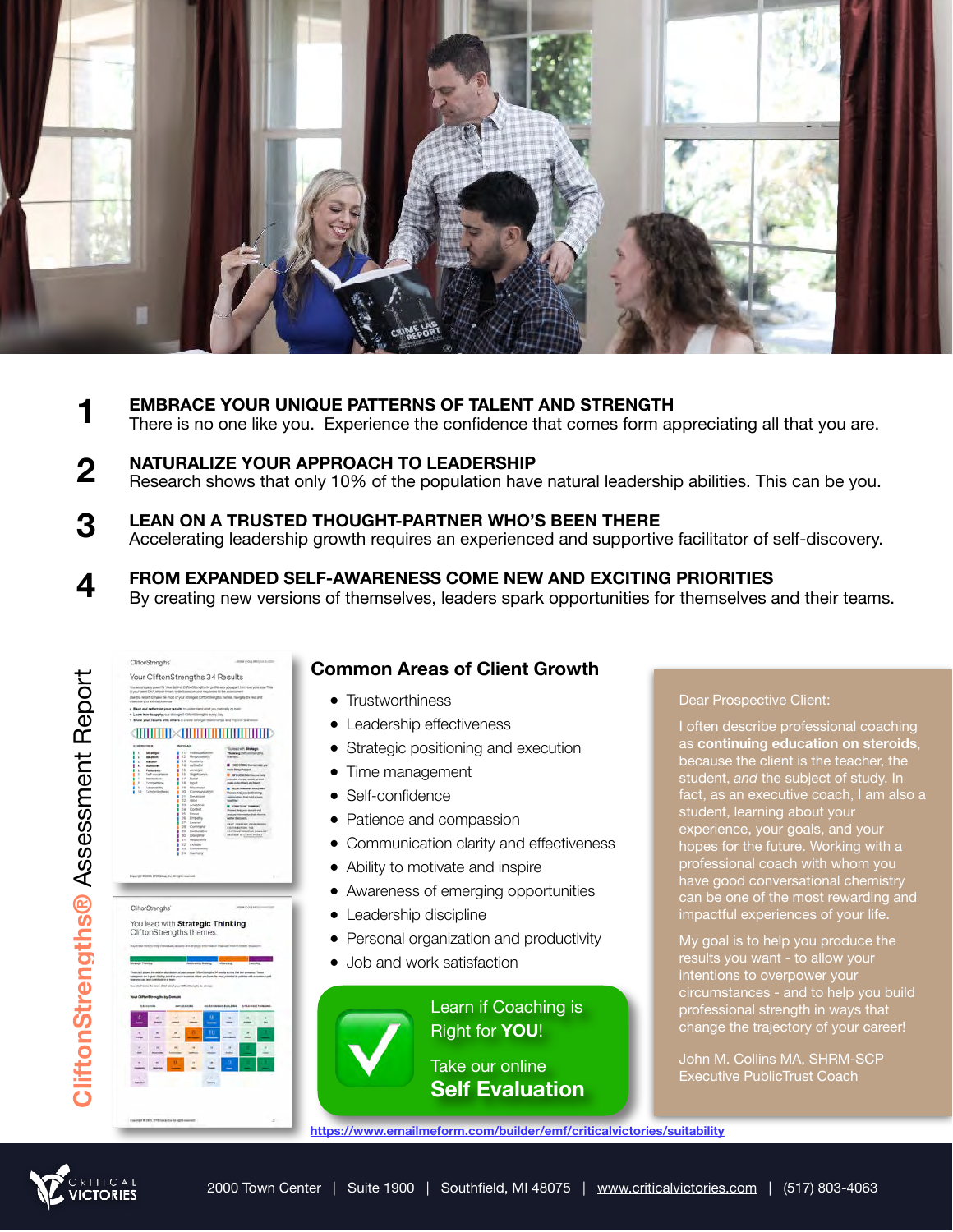



# P E R F O R M A N C E **U N D E R P R E S S U R E**

901 S. Bridge Street P.O. Box 227 | Dewitt, MI 48820 **P** 517-803-4063 | **E** office@criticalvictories.com | **W** criticalvictories.com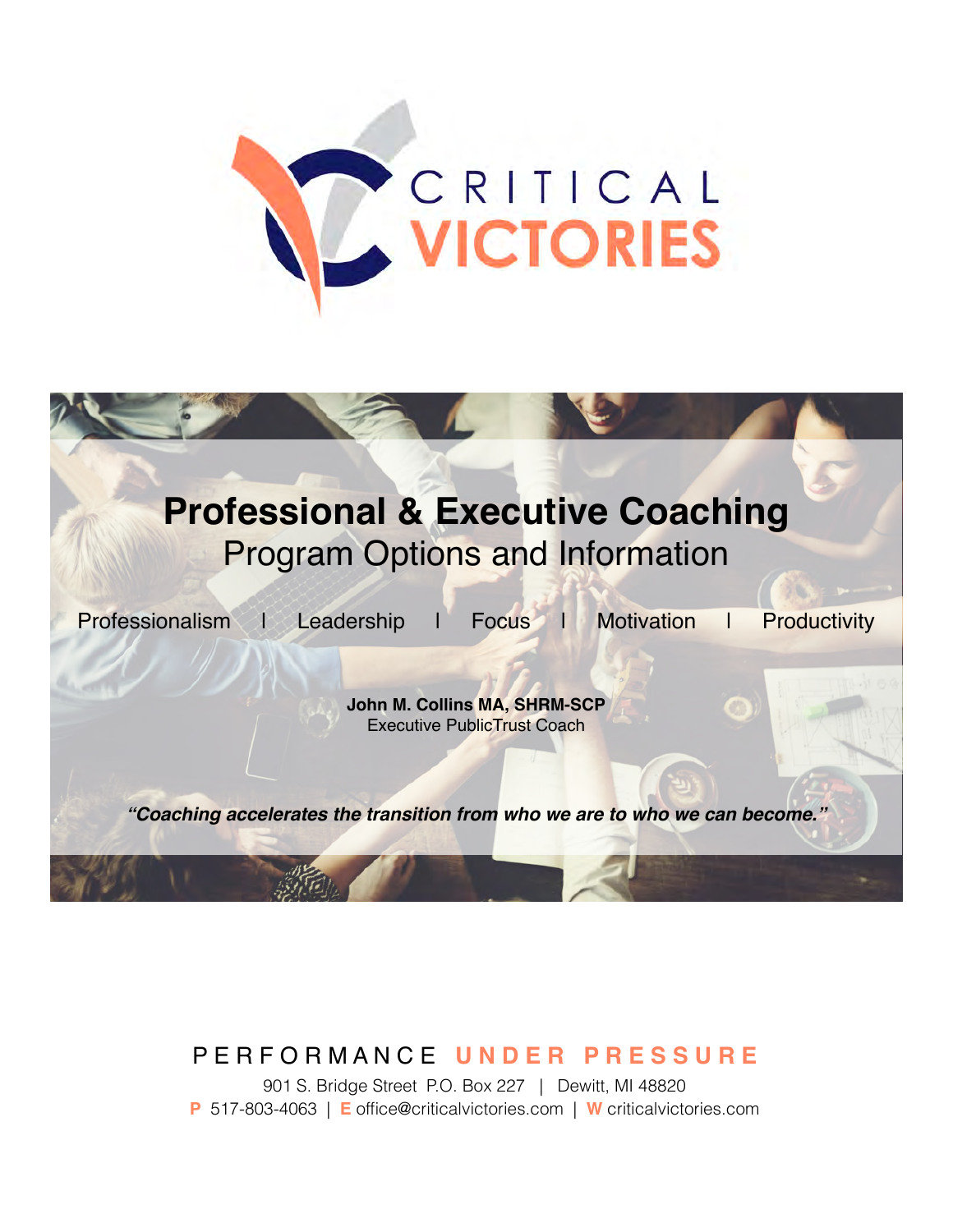



**"**

# **Winners who want even more out of life.**

*Chicago Tribune December 17, 2000*



## **John M. Collins MA, SHRM-SCP**  Executive PublicTrust Coach | Facilitator | Author

John M. Collins spent over 20 years as a scientist and organizational leader in the high-stakes profession of forensic science, having worked in federal, state, and local crime laboratories. Over the years, he observed and studied how people function within high-pressure environments, what enables them to succeed, and how they cope with adversity. Formally trained by the College of Executive Coaching in 2012, John listens carefully to the goals, experiences, and perspectives of his clients before leading them on a journey toward increased self-awareness, elevated confidence, and a more focused attention on the personal and professional changes that are needed to enjoy a more enriching career.

Clients describe John as energetic, engaging, and thought-provoking. But most of all, John helps clients create new opportunities for themselves. John is a Gallup Certified Strengths Coach, holds a masters degree in Organizational Management, and is certified by the Society for Human Resource Management.

During his career in forensic science, John earned a national reputation as a thought-leader in the areas of personnel development, organizational leadership, and human resource management. In partnership with the Western Crime Laboratory Directors, John initiated a one-year coaching study in 2016 during which he coached multiple clients while assessing the impact of coaching and its ability to accelerate the development of talent in forensic science laboratories. The outcomes were impressive. Each client noted significant improvements in both personal and professional effectiveness leading to more success, greater opportunities for career advancement, and enriched interpersonal relationships both at work and at home. Coaching clients therefore enjoy a sense of rising confidence with increased self-awareness while working with John.

John explains coaching like this: "If I'd taken just 20% of the money I spent on sending employees to seminars, professional conferences, and workshops and, instead, spent it on quality coaching, it would have transformed our organizational culture and improved how people live, work, and interact with each other on a daily basis."

# **Areas of Improvement in Coaching**

As you might expect, clients have a wide variety of reasons for wanting to improve themselves and how they work. Generally speaking, clients benefit most from coaching when confronted by one of the following:

- New responsibilities
- New challenges or problems
- Personal or professional stagnation
- A desire to grow or to develop new skills

In our experience, coaching clients seek to make significant gains in certain areas of their personal and professional lives, which include those that are listed to the right:

- Executive leadership
- First-time leadership
- Interpersonal socialization
- Professionalism
- Negotiation and conflict management
- **Persuasiveness**
- Team motivation and engagement
- Career development and transitioning
- Personal betterment
- Time and office management
- Self-awareness
- Emotional intelligence
- Recovery from catastrophe
- Performance improvement
- Coping with difficult people
	- Coping with a difficult boss
	- Being more patient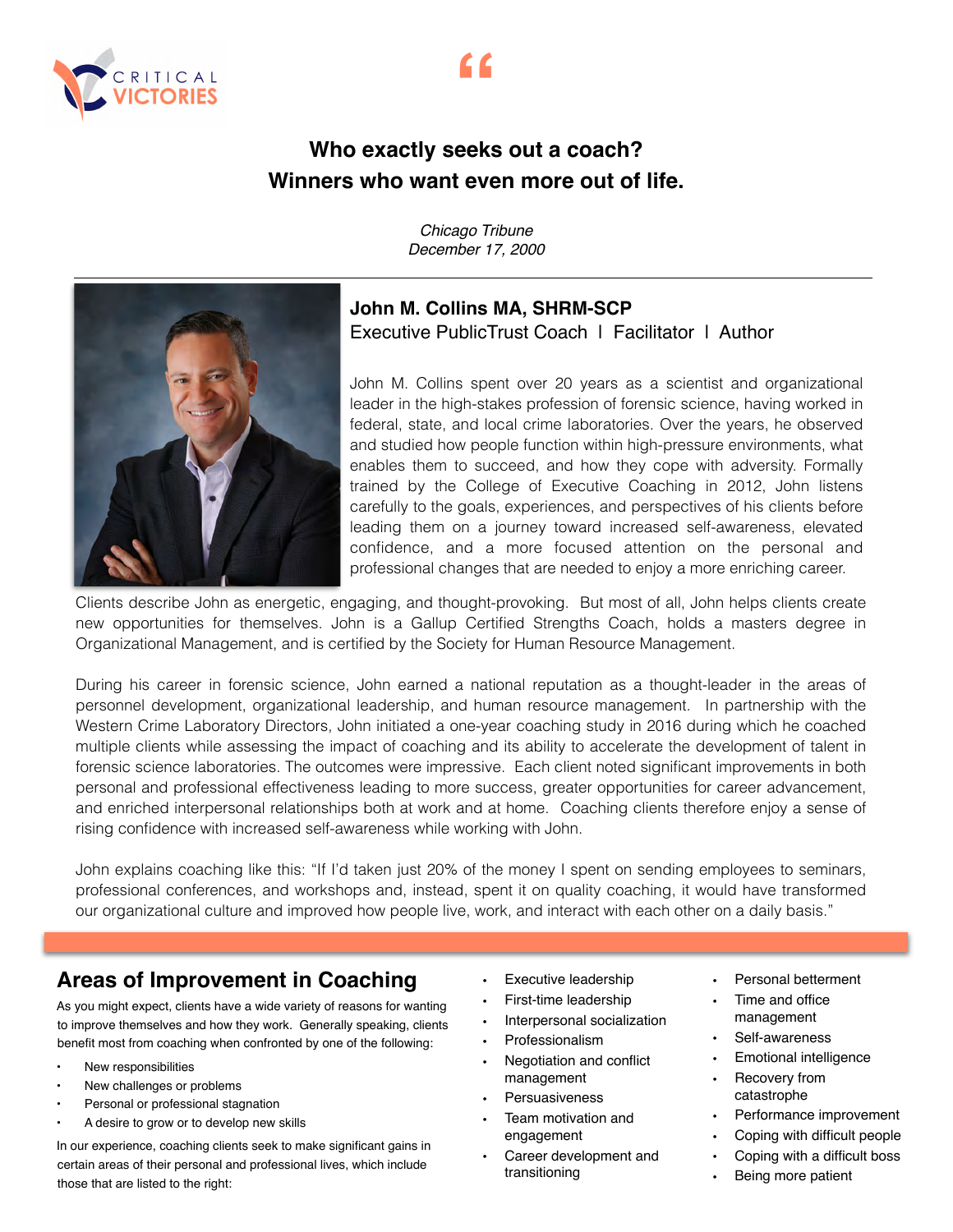

# **Program Options & Pricing**  Updated 2022

Please review your options below. Approximately every hour of direct coaching requires an additional 30 minutes of preparatory and/or concluding work on the part of the coach. We also use assessments and other assistive solutions to increase the value of the coaching experience. Our coaching is programmatic, meaning that we work strategically and continuously to serve and support each and every client.

### **Strength Coaching Entry**

Most of our clients enter our practice by participating in our strengths coaching entry program. This is a four session program that follows the schedule below:

| <b>Start Up:</b>  | <b>Registration and Preliminary Evaluation</b>  |  |
|-------------------|-------------------------------------------------|--|
| Session 1:        | Client History and Goals (90 minutes)           |  |
| Assessment:       | Gallup CliftonStrengths <sup>®</sup> Assessment |  |
| <b>Session 2:</b> | <b>Strengths Report Debrief</b>                 |  |
| <b>Session 3:</b> | New Opportunities (Starts and Stops)            |  |
| <b>Session 4:</b> | <b>Priorities Forward</b>                       |  |
| P3 Report:        | <b>Personal Priorities Profile</b>              |  |
|                   |                                                 |  |

| г.<br>о: | <b>Program Duration:</b>   | 1-2 Months |
|----------|----------------------------|------------|
|          | <b>Program Investment:</b> | \$2,550    |

### **Program Extensions**

Upon completing the entry program, clients have the opportunity to extend their coaching experience by selecting one of the options below at the discounted rate:

|                    | Regular | <b>Discounted</b> |
|--------------------|---------|-------------------|
| <b>12</b> sessions | \$4,950 | \$4,450           |
| 10 sessions        | \$4,450 | \$3,850           |
| 8 sessions         | \$3,850 | \$3,250           |
| <b>6</b> sessions  | \$3,250 | \$2,850           |
| 4 sessions         | \$2,850 | \$2,650           |
| 3 sessions         | \$2,650 | \$2,450           |
|                    |         |                   |



**Extension Duration:** One year or less **Session Duration:** Up to 60 minutes

Some clients may opt or need to participate in one of our extension programs without participating in the Strength Coaching Entry. The Coaching extensions do not include the full CliftonStrengths® and debrief, but they do include special learning exercises, evaluations, and other augmentative supports that make our programs so valuable.





**Sample pages from the Gallup CliftonStrengths® Full 34 Strengths Report. We use your data to provide you with a world-class learning experience you'll never forget.**